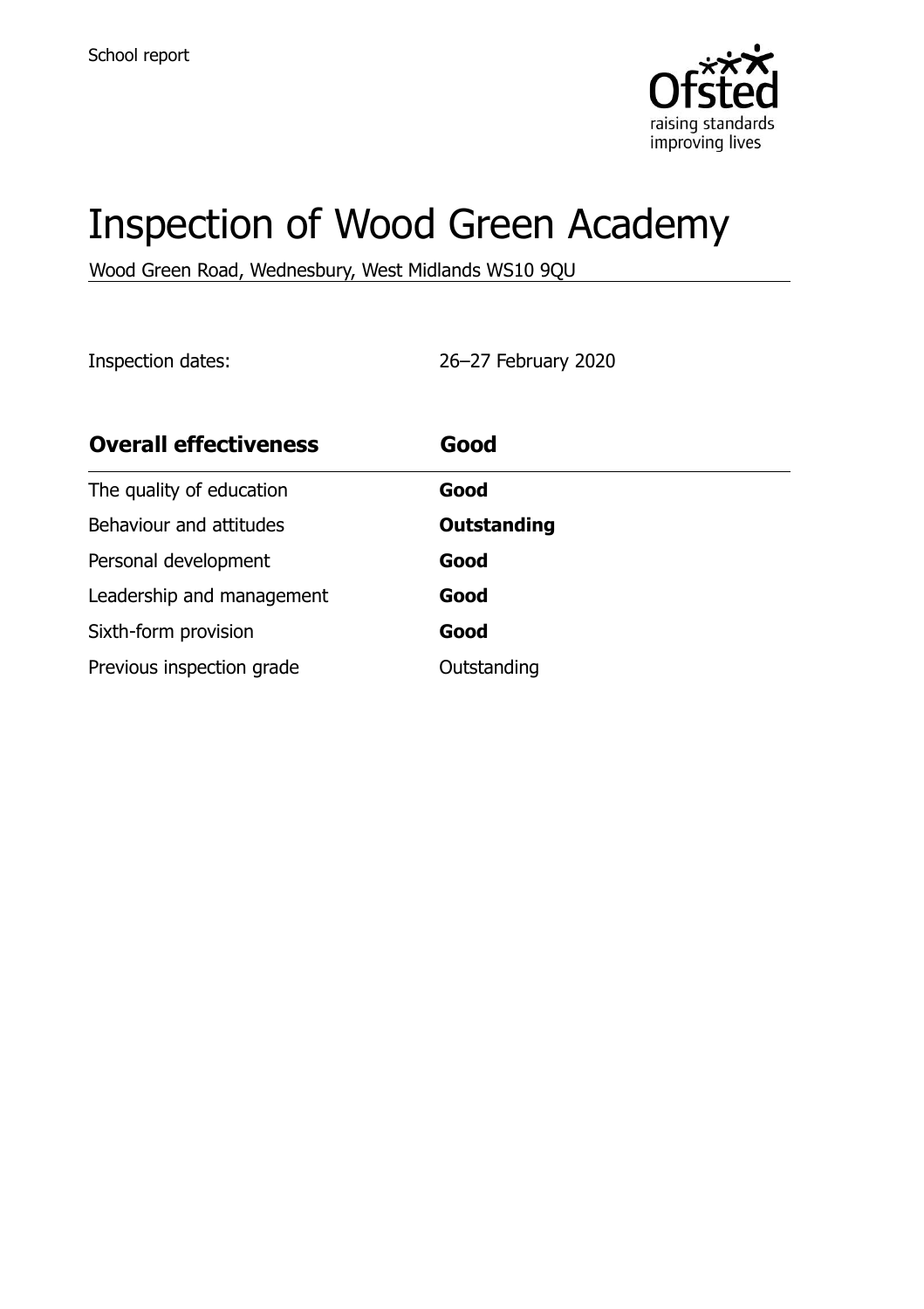

### **What is it like to attend this school?**

The school's overall effectiveness has fallen since the last inspection. Leaders are taking effective action to secure improvements after standards and progress fell sharply in 2018. They improved in 2019 but improvements have been slower in English.

Pupils love coming to school, which is why they attend so regularly. They enjoy their learning. Their behaviour in lessons and around school is exemplary. Pupils show a high level of respect for each other. Relationships between staff and pupils are very strong. Pupils are kept safe. They learn in an environment where bullying is extremely rare. Any incidents are dealt with effectively by staff. Pupils spoken to agree with this.

Leaders strive for pupils to leave school as 'confident, successful, well-rounded young people'. Pupils have opportunities to enhance their wider experiences through the enrichment programme, clubs and visits. These include choir, chess and trips to France and Germany. The 'aspiration programme' raises pupils' expectations through trips to universities.

Pupils who find learning difficult receive effective support through a skills development programme. This helps them develop their literacy, numeracy and science skills.

Leaders are ambitious for pupils. This is why they offer a wide range of subjects which pupils can choose to study at GCSE and in the sixth form. However, take-up for modern foreign languages is low.

#### **What does the school do well and what does it need to do better?**

Curriculum planning allows pupils to learn and remember more. Standards are improving, including in science and mathematics, because of better sequenced planning. The sequencing of lessons is good in most subjects, including art, design and technology, history, geography and health and social care. Lessons are planned effectively to extend pupils' knowledge and skills. Most pupils are able to explain what they had been learning and how it builds on previous work. This is not consistent, however. At times, the intention of what teachers want pupils to learn by the end of a unit or topic is not clear.

Leaders recognise that entering pupils in Year 10 for GCSE English did not lead to a significant improvement in the below average standards and progress in English. They have taken steps to address this. Pupils now experience continuity and progression in English language and literature for a full five years.

There is full coverage and a breadth of learning for pupils in most subjects in the two-year key stage 3. However, some subjects, such as food and music, are taught in less depth. This is because there is not enough curriculum time available.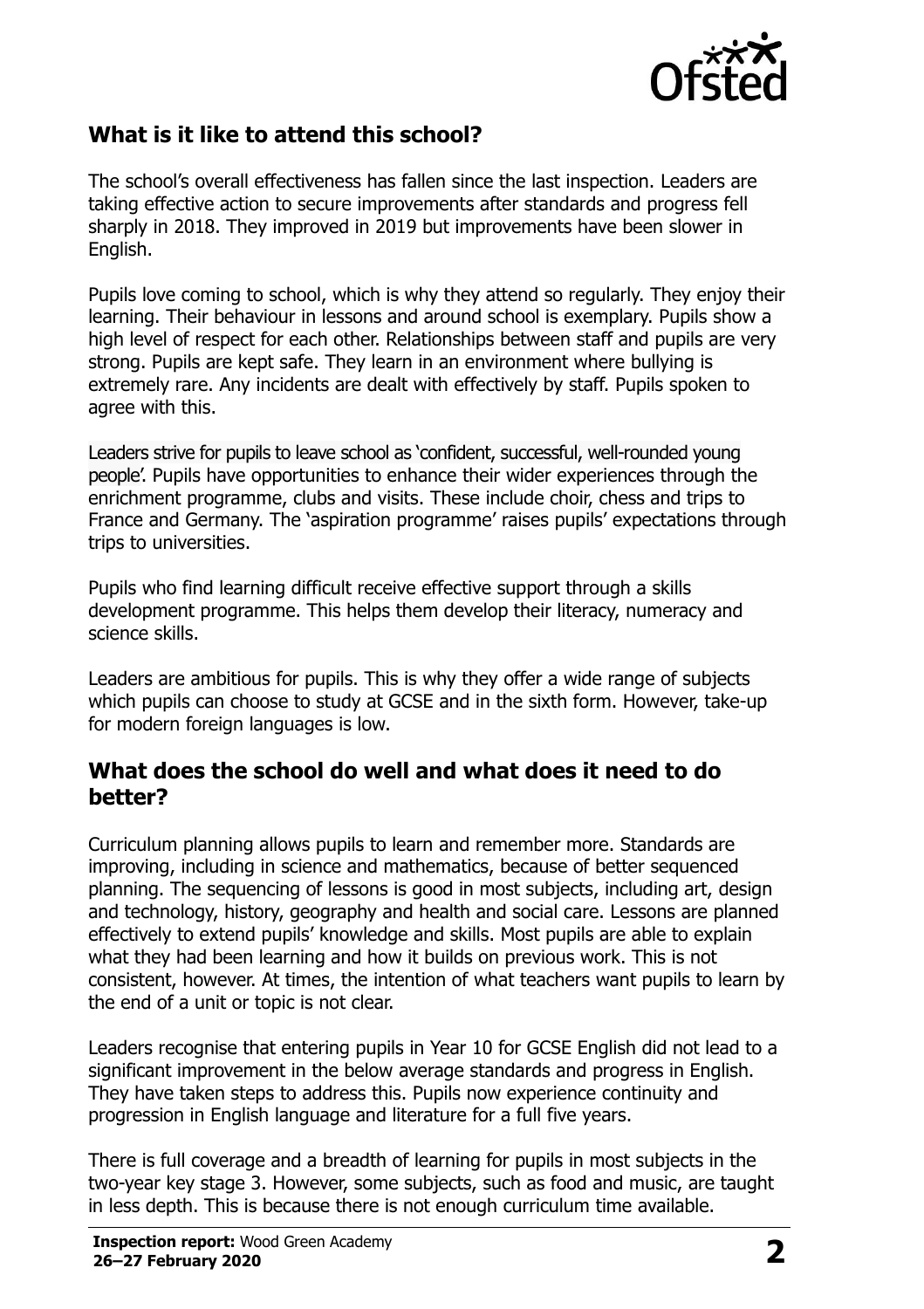

Leaders are ambitious for more pupils to take the English Baccalaureate (EBacc) subjects at GCSE. However, leaders are also committed to allow pupils a free choice to follow courses that meet their needs and aspirations. The proportion of pupils opting for subjects that result in them achieving the full EBacc is very low and has been falling in recent years. This is because only a small number of pupils continue with modern foreign languages beyond Year 8.

The learning hub is at the heart of leaders' intentions that reading has a high priority. All pupils in key stage 3 have dedicated reading lessons where they can access a wide range of suitable texts. During the inspection, pupils were able to take advantage of a book fair in the hub.

Low-attaining pupils, disadvantaged pupils and those with special educational needs and/or disabilities all achieve highly. Leaders deploy additional funding to provide effective additional support. The curriculum is planned well to ensure that they are learning and remembering more.

In the sixth form, leaders are highly committed to maintaining a broad range of options, however small the uptake. Leaders have also expanded the types of qualifications available. Consequently, students from neighbouring schools can access courses not available elsewhere. Retention and attendance are high. There is coherence in lesson planning to ensure that learning is sequential. Not all pupils complete work experience as part of the study programme, however.

Leaders are very mindful of reducing staff workload. They have changed expectations for planning and assessment to address this. Leaders have also taken account of staff well-being, recognising that staff absence is higher than the national average.

Pupils' attitudes to learning are of a consistently high standard. Leaders' expectations for behaviour are exceptionally high and pupils respond positively to this. Pupils are articulate and respectful of others' opinions and beliefs.

Leaders plan well for pupils' personal development. Pupils can be members of the school council or student ambassadors. Older pupils voted in a mock election in December 2019. The school's personal, social and health education programme, 'step up for life', ensures that there is a high focus on religious and moral issues. The school has a comprehensive programme for careers advice and guidance. There is scope to provide a wider and richer set of experiences for pupils to develop their talents and interests further.

### **Safeguarding**

The arrangements for safeguarding are effective.

There is a strong culture of safeguarding in the school. Leaders have a good understanding of their roles and responsibilities. They have put in place a thorough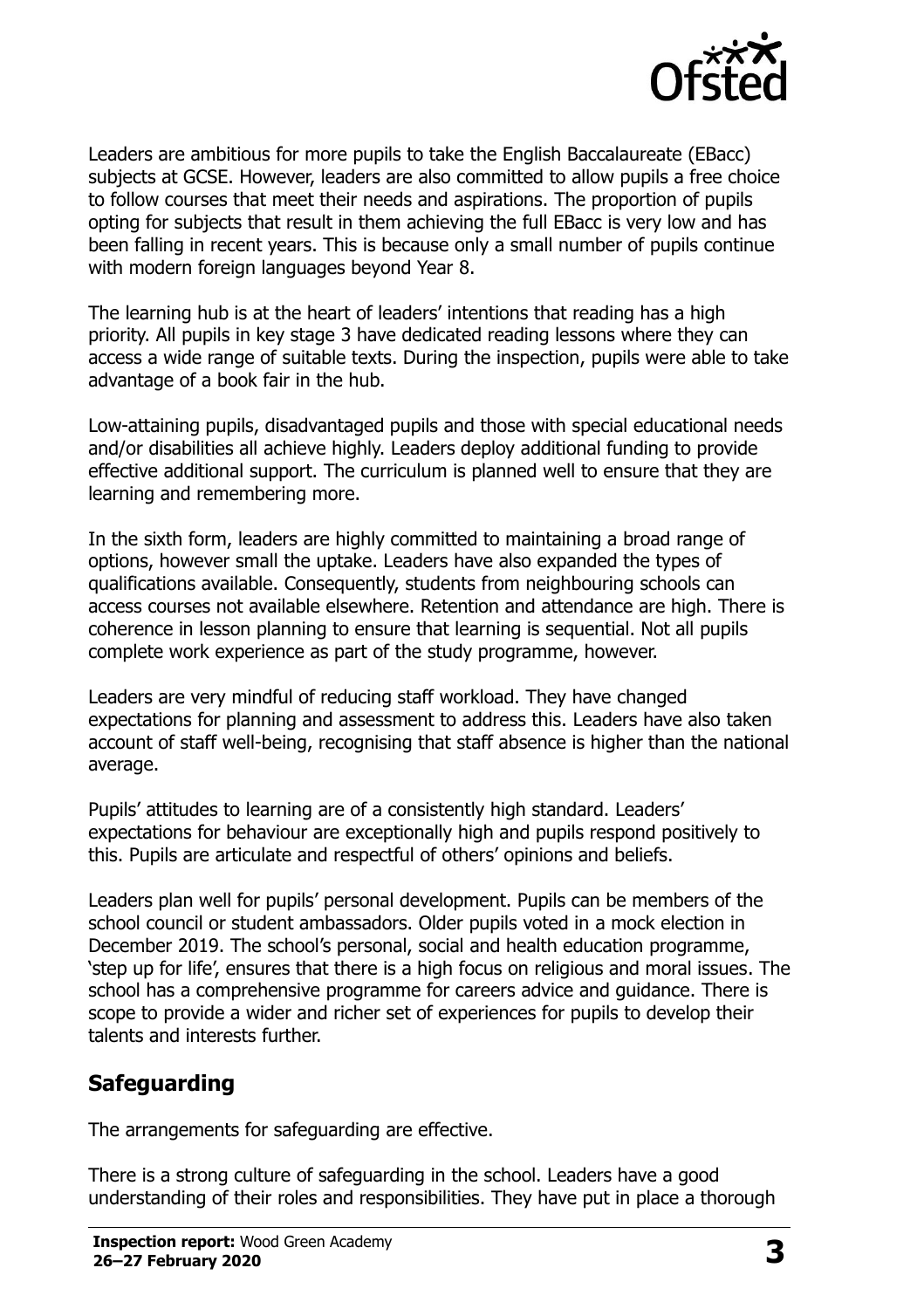

training programme for staff to ensure that they are all fully equipped to respond to any safeguarding incidents. Referrals are timely. Leaders have successfully developed a knife crime initiative with the police and other schools in response to local concerns. Pupils are taught to keep themselves safe through the school's 'step up for life' programme, which includes road safety, cyber bullying, the internet and safe sex. Governors hold leaders to account for safeguarding.

#### **What does the school need to do to improve?**

## **(Information for the school and appropriate authority)**

- The school is ambitious for pupils to succeed. It offers curriculum pathways to enable pupils to be well prepared for the next steps in their education, training and development. The EBacc subjects are at the heart of this. However, too few pupils take up the full EBacc subjects and numbers have been falling. This is as a result of low uptake in modern foreign languages. This means that very few pursue the subject in the sixth form, and this limits opportunities for a career where knowing a modern foreign language would be an advantage. Leaders should encourage more pupils to take up the subject at GCSE and beyond.
- In most subjects, pupils enjoy a breadth and depth of experience in the two-year key stage 3 before making their GCSE choices at the end of Year 8. However, coverage is more limited in subjects such as music and food. Uptake of extracurricular music is also small. As a result, very few pupils experience a breadth and depth of music in key stage 3. Very few take music at GCSE. Leaders should find ways to ensure that there is greater depth and breadth in music and food in key stage 3. They should also review the two-year key stage 3 to evaluate the impact on other subjects.
- Although curriculum plans are well sequenced, the extent to which teachers have considered what they have wanted pupils to learn and know by the end of each topic or unit is not consistent. As a result, there are times when the focus is on preparing for the test rather than for pupils remembering information over time which can be applied in the next stage of their learning. Leaders should ensure that planning is consistent across subjects, matching the best practice that exists.
- The study programme in the sixth form enables students to succeed. However, not all of them take up the opportunity for work experience, which would help them prepare for the world of work in the future. Leaders should ensure that this entitlement is taken up by as many sixth-form students as possible.

### **How can I feed back my views?**

You can use [Ofsted Parent View](http://parentview.ofsted.gov.uk/) to give Ofsted your opinion on your child's school, or to find out what other parents and carers think. We use Ofsted Parent View information when deciding which schools to inspect, when to inspect them and as part of their inspection.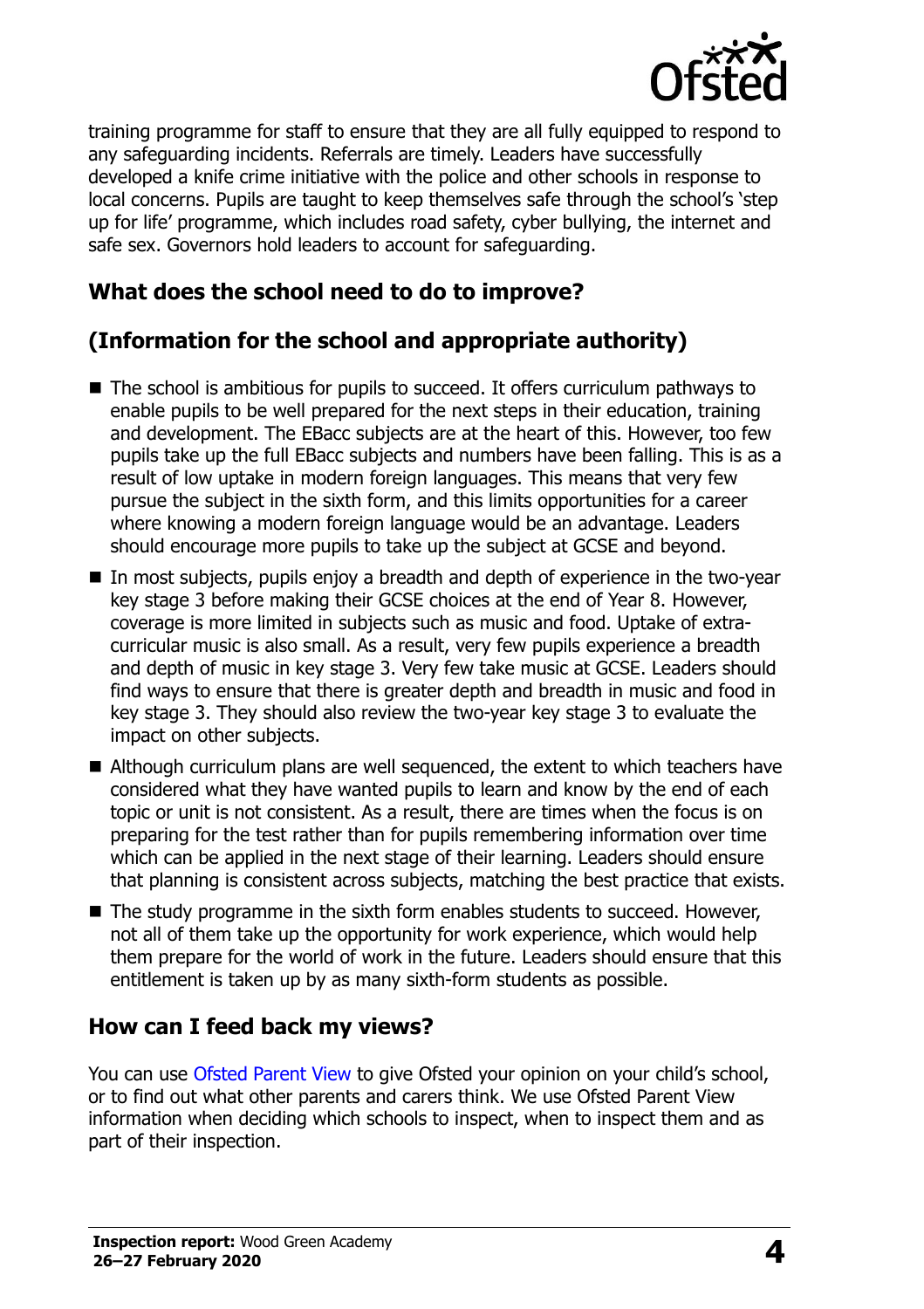

The Department for Education has further quidance on how to complain about a school.

If you are the school and you are not happy with the inspection or the report, you can [complain to Ofsted.](http://www.gov.uk/complain-ofsted-report)

## **Further information**

You can search for [published performance information](http://www.compare-school-performance.service.gov.uk/) about the school.

In the report, '[disadvantaged pupils](http://www.gov.uk/guidance/pupil-premium-information-for-schools-and-alternative-provision-settings)' refers to those pupils who attract government pupil premium funding: pupils claiming free school meals at any point in the last six years and pupils in care or who left care through adoption or another formal route.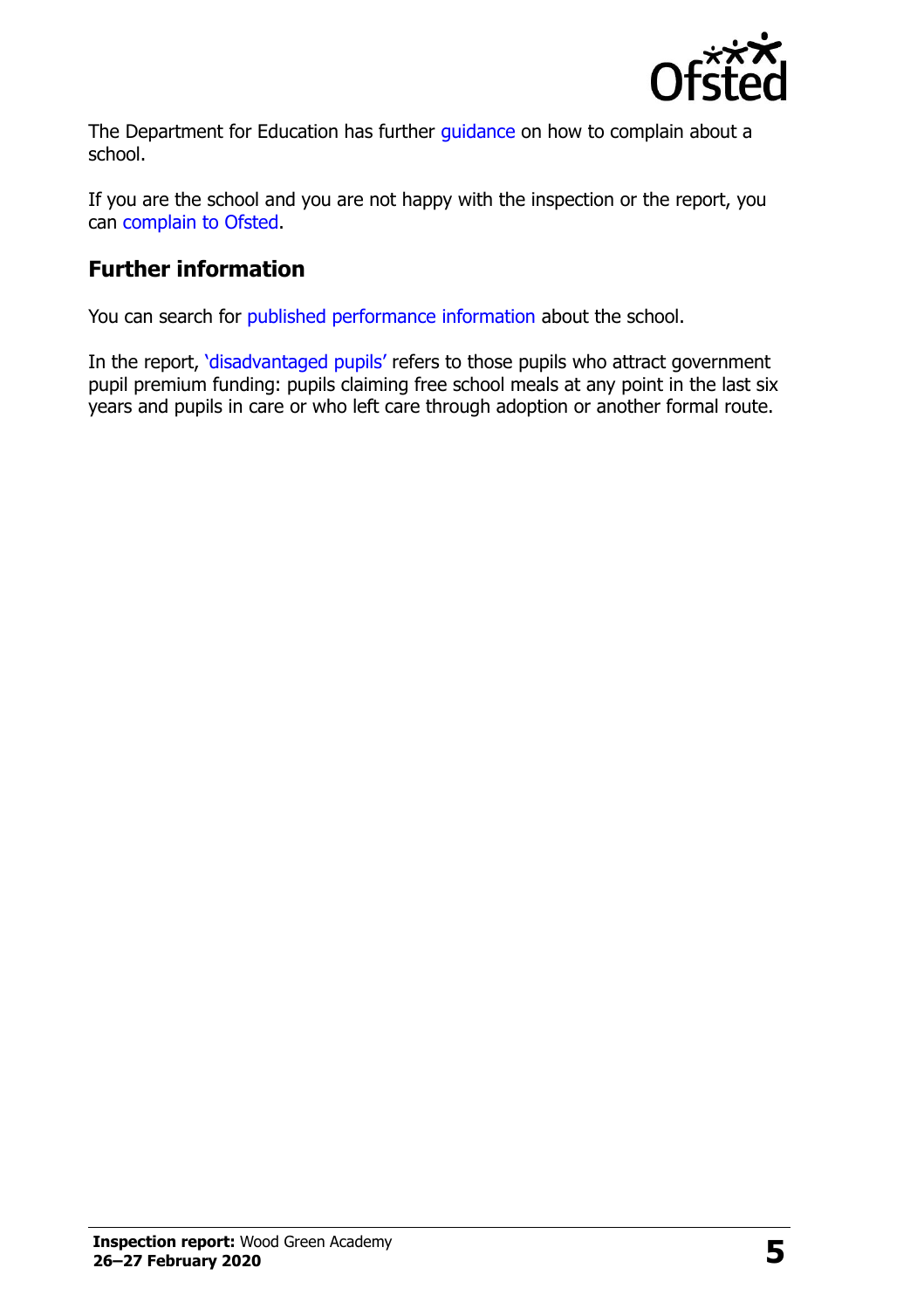

### **School details**

| Unique reference number                            | 136616                                                              |
|----------------------------------------------------|---------------------------------------------------------------------|
| <b>Local authority</b>                             | Sandwell                                                            |
| <b>Inspection number</b>                           | 10122617                                                            |
| <b>Type of school</b>                              | Secondary                                                           |
| <b>School category</b>                             | Academy converter                                                   |
| Age range of pupils                                | 11 to 18                                                            |
| <b>Gender of pupils</b>                            | Mixed                                                               |
| <b>Gender of pupils in sixth-form</b><br>provision | Mixed                                                               |
| Number of pupils on the school roll                | 1,482                                                               |
| Of which, number on roll in the<br>sixth form      | 181                                                                 |
| <b>Appropriate authority</b>                       | Board of trustees                                                   |
| <b>Chair of governing body</b>                     | <b>Paul Francis</b>                                                 |
| <b>Headteacher</b>                                 | James Topham                                                        |
| Website                                            | www.woodgreenacademy.co.uk                                          |
| Date of previous inspection                        | 15-16 May 2012, under section 5 of the<br><b>Education Act 2005</b> |

#### **Information about this school**

- Both the current headteacher and the chair of the governing body were appointed since the school's last inspection.
- The school is a stand-alone academy.

### **Information about this inspection**

We carried out this inspection under section 8 of the Education Act 2005. We deemed the inspection a section 5 inspection under the same Act.

■ We held meetings with the headteacher, deputy headteacher, subject leaders, other leaders and other members of staff. We spoke to pupils. We met three members of the governing body, including the chair.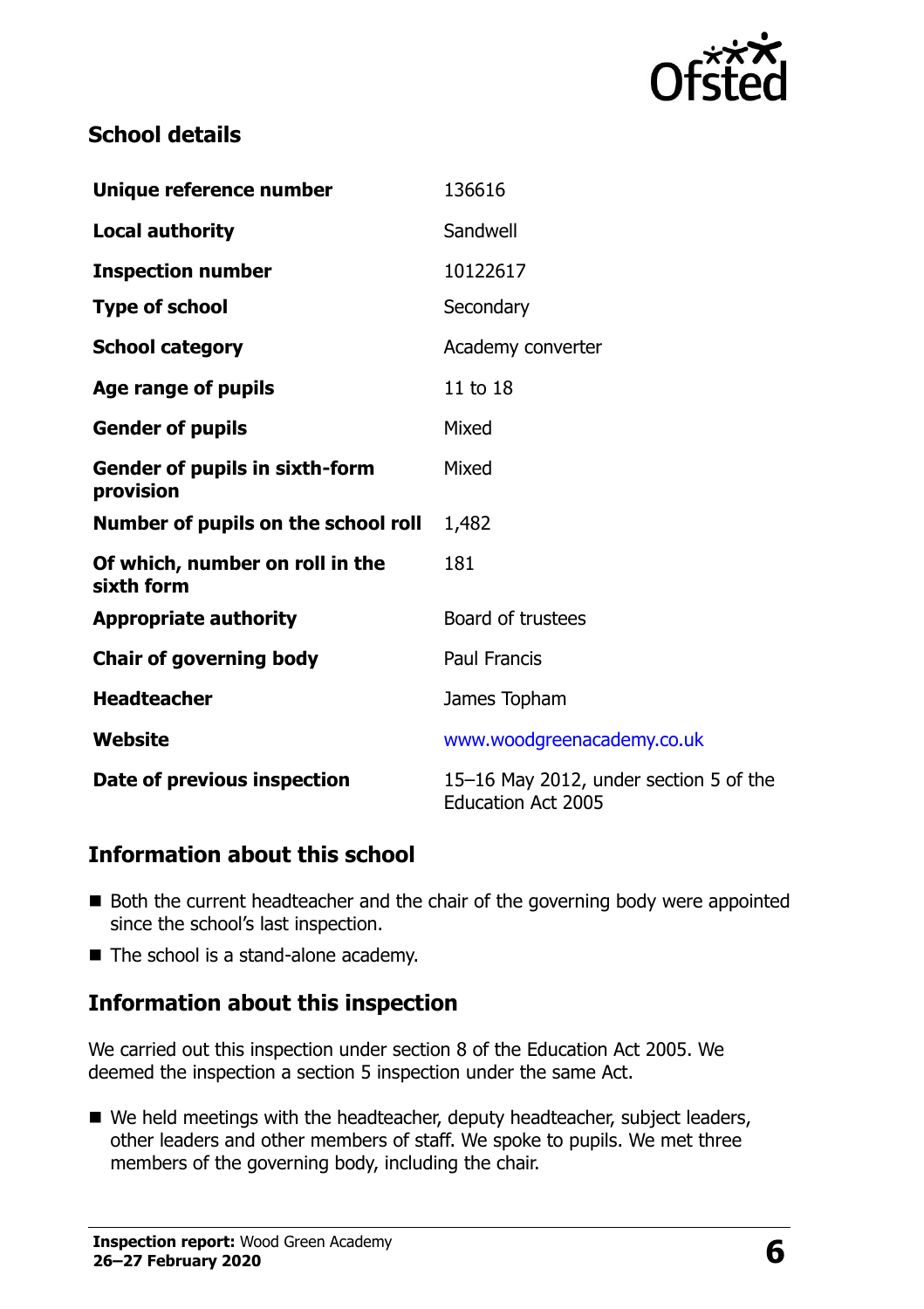

- There were too few responses to take account of Ofsted's online questionnaire, Parent View.
- We considered information on behaviour, personal development, safeguarding and child protection.
- There are 14 pupils in registered alternative provision.
- We focused deeply on English, history, mathematics, modern foreign languages, music and science. We visited lessons, looked at pupils' work, and spoke to subject leaders, teachers and pupils. We also looked at work in other subjects, including art, design and technology, drama, geography, health and social care and physical education.

#### **Inspection team**

| Mark Sims, lead inspector | Her Majesty's Inspector |
|---------------------------|-------------------------|
| Ian Tustian               | Her Majesty's Inspector |
| Mark Feldman              | Ofsted Inspector        |
| Graeme Rudland            | Ofsted Inspector        |
| Dave Gilkerson            | Ofsted Inspector        |